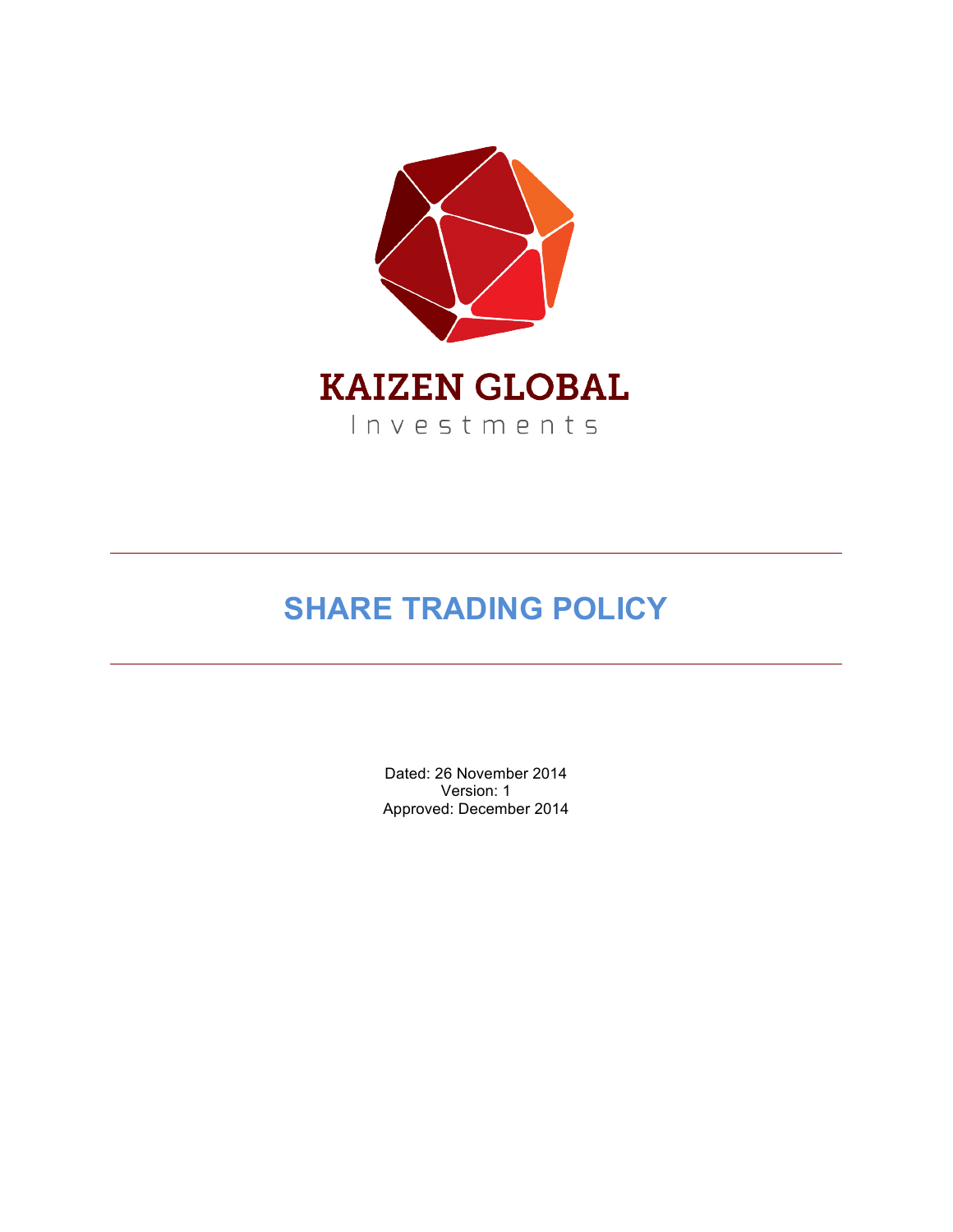# **SHARE TRADING POLICY**

## **POLICY SUMMARY**

"Inside Information" is information which you have learned in the course of your duties with KGI (and which is not generally known outside the company) which suggests that KGI shares are worth significantly more (or less) than the market price.

#### **What this Policy covers**

Buying and selling Kaizen Global Investments Ltd (**KGI**) shares.

#### **Who this Policy applies to**

- All directors and employees of KGI (and its subsidiaries if any); and
- contractors who have agreed to be bound by this policy.

#### *You are required to read and comply with the full Policy.*

## **What this Policy requires of you**

- You may not buy or sell shares in KGI if you have Inside Information; and
- Directors, direct reports to the Executive Chairman, and other staff may only do the above things at other times with written permission.

#### **Questions about this Policy**

If you have any questions about this Policy, contact the Company Secretary on (02) 27903 0007 or lgrindlay@kaizenglobalinvestments.com.

**WARNING: It is a criminal offence to buy, sell or otherwise acquire or dispose of shares in KGI or any other listed company if you have knowledge which gives you an advantage over other investors in the share market. This offence is called "Insider Trading". You can be sent to gaol or fined for Insider Trading. This Policy endeavours to ensure that:**

- **you avoid Insider Trading liability in relation to KGI and other companies; and**
- **KGI avoids the reputational damage that could occur as a result.**

**WARNING: A breach of this Policy is a serious matter and is likely to result in immediate termination of your employment.**

## **POLICY BACKGROUND - INSIDER TRADING**

#### **What is Insider Trading?**

#### **The main kind of Insider Trading**

In summary "Insider Trading" (as it applies to KGI) means buying or selling shares in KGI when you have Inside Information.

#### **What is Inside Information?**

"Inside Information" (as it relates to KGI) means information which:

- (a) is not generally available to stock market (the National Stock Exchange of Australia or NSX) investors; and
- (b) a reasonable person would expect it to have a material effect on the price or value of KGI shares if it was generally available.

*Generally available* information means any information which:

(i) is readily observable;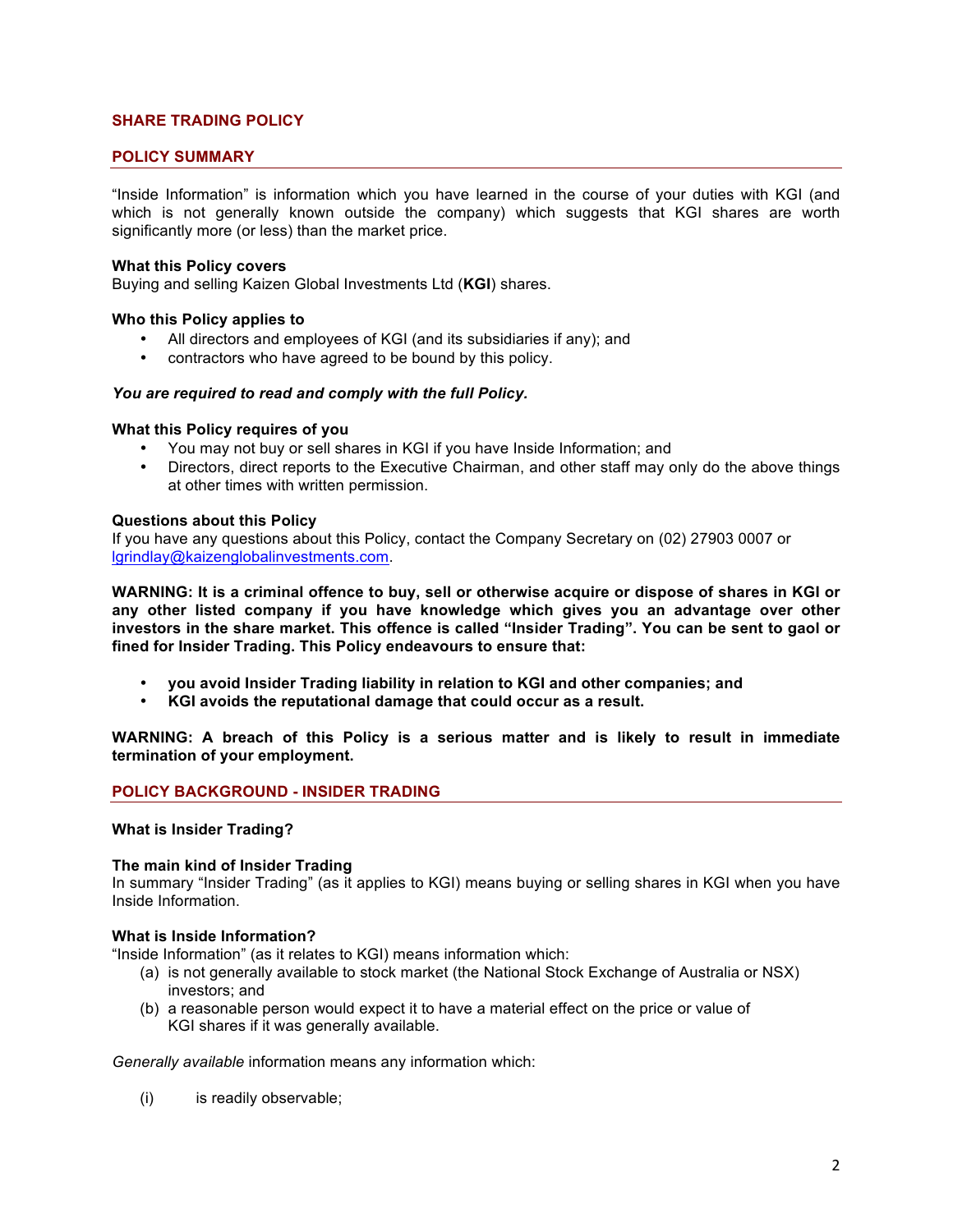- (ii) has been made known in a manner which is likely to bring it to the attention of stock market investors and a reasonable period for that information to be disseminated has elapsed; or
- (iii) consists of deductions, conclusions or inferences made or drawn from information falling under either (i) or (ii) above.

Information is considered to have a *material effect* on the price or value of KGI shares if a reasonable person would expect it to influence persons who commonly invest in securities in deciding whether or not to subscribe for, buy or sell those KGI shares. This type of information is commonly referred to as "price sensitive information".

## **What else is "Insider Trading"?**

The law against Insider Trading also prohibits:

- (a) you encouraging another person to buy or sell KGI shares if you have Inside Information; and
- (b) you telling Inside Information to another person where you should reasonably know that they are likely to buy or sell KGI shares or persuade another person to do so.

## **When does information stop being Inside Information?**

After Inside Information has been disclosed to NSX it is still Inside Information until investors have had a reasonable time to consider it. This Policy helps ensures that trading in KGI shares does not occur until that time has passed.

#### **Inside Information Examples**

The following are examples of Inside Information:

- (a) KGI considering a major investment acquisition or disposal;
- (b) a material change in the value of KGI's assets, liabilities, liquidity or cash flow;
- (c) KGI's financial results materially exceeding (or falling short of) the market's expectations;
- (c) a management or business restructuring proposal;
- (d) another company makes a confidential approach to KGI proposing a take-over or merger;
- (e) capital raising or share buy-back proposal;
- (f) the threat of major litigation against KGI.

## **Reputational Damage**

Insider Trading by KGI personnel may damage KGI's reputation. KGI's reputation may also be damaged if a reasonable person may suspect that Insider Trading has occurred, even if it has not occurred.

*Example: an employee who was not aware that KGI was about to announce the undertaking of a major new investment buys KGI shares shortly before the announcement. A reasonable person may suspect that the employee was aware of the subject of the announcement before it was made.*

## **Enforcement of Insider Trading Laws**

The NSX and government regulators take an active interest in whether KGI and its personnel are complying with the law on Insider Trading and this Policy. Regulators may investigate securities transactions which occur before significant NSX announcements to find out whether the buyer or seller acted on Inside Information.

#### **Compliance Summary**

Below is a summary table of what you need to do under this Policy to be allowed to buy or sell KGI shares. (Words written *Capitalised Bold Italics* are defined in Clause 1.3 on pages 5-6.)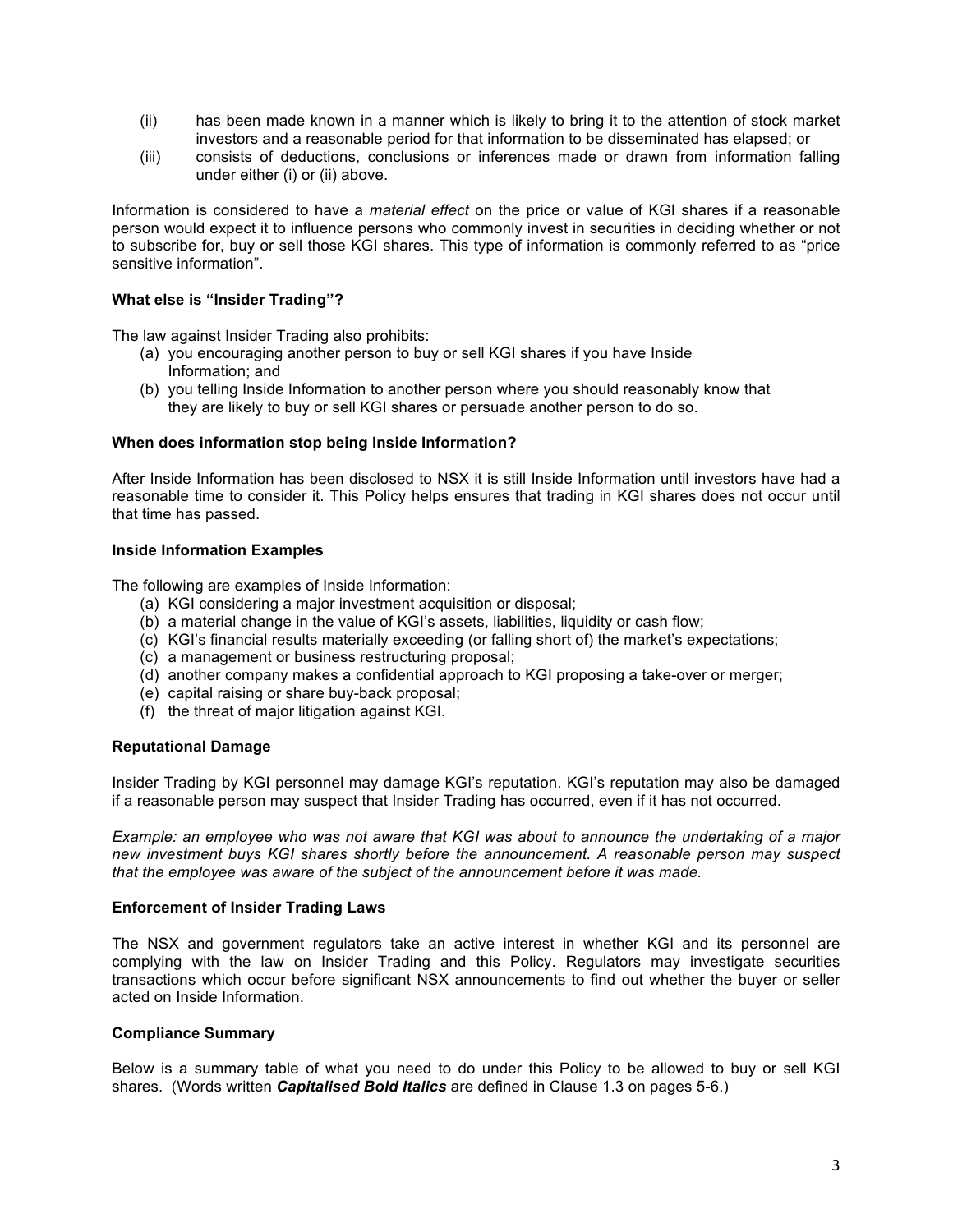# **Action Type of Personnel**

You are:

- a Director,
- an executive who reports directly to the Executive Chairman, or have been told this applies to you;
- an employee of KGI.

# **When the Action is allowed**

|                                                                                                                                 | You must have:<br>no <i>Inside Information*</i> ;<br>and<br>a Trading Approval. | Inside<br>have no<br>You<br>(unless<br>Information*<br>been<br>have<br><b>VOU</b><br>instructed not to<br>buv<br>shares). |
|---------------------------------------------------------------------------------------------------------------------------------|---------------------------------------------------------------------------------|---------------------------------------------------------------------------------------------------------------------------|
| Buy KGI shares                                                                                                                  | ✔                                                                               |                                                                                                                           |
| Sell KGI shares                                                                                                                 | ✔                                                                               | ັ                                                                                                                         |
| Transfer a KGI share to an <b>Associate</b><br>(such as your spouse or trustee of your<br>family trust or superannuation fund). | ✔                                                                               |                                                                                                                           |

**\*** If you have *Inside Information* and the company then announces it to NSX, you must not do any of the above things before the start of the second full NSX trading day after the day of the announcement. *(For Example: if Inside Information is announced on NSX at 11:00 am (Sydney time) on Tuesday none of the above activities are permitted before the NSX market opens at 10:00 am (Sydney time) on Thursday.)*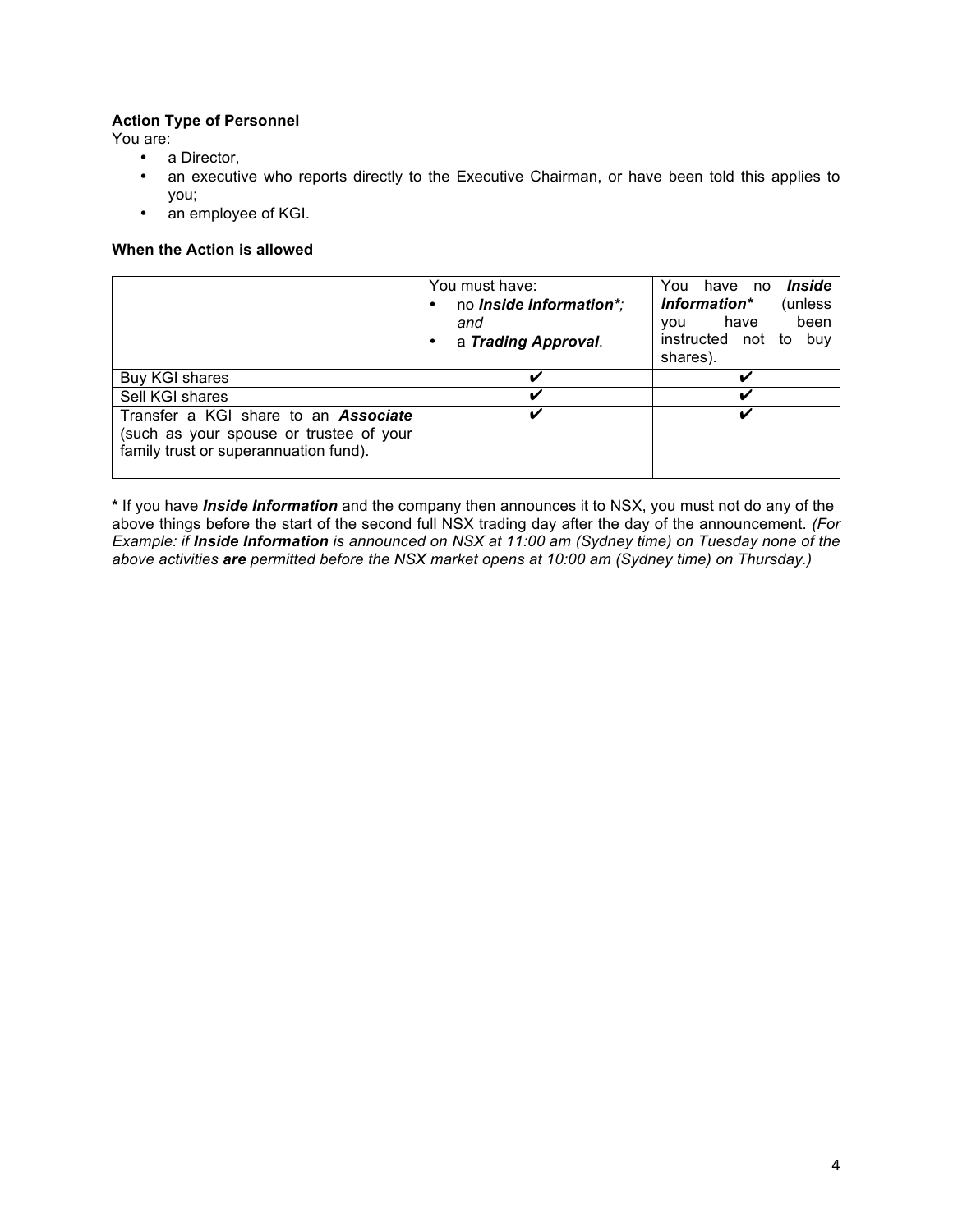# **KGI SHARE TRADING POLICY**

## **1 INTRODUCTION**

#### **1.1 Purpose**

The main purposes of this Policy are to assist:

- (a) KGI *Personnel* to comply with the law on *Insider Trading*; and
- (b) KGI to protect its reputation by preventing *Insider Trading* by *Personnel* and avoiding suspicion of *Insider Trading* by *Personnel*.

#### **1.2 Who this Policy applies to**

- (a) This Policy applies to all Directors and employees of KGI and of its subsidiaries, and contractors who have agreed to comply (*Personnel*).
- (b) This Policy extends to a *Trade* undertaken by *Personnel* through nominees, agents or Associates.

#### **1.3 Definitions**

Words and phrases defined below have those meanings in this Policy:

"*Associate*" means your spouse or other domestic partner, your dependent children

under 18, any company (including a corporate trustee) which you control and any self managed superannuation or pension fund you are a member of.

# "*Executive Personnel*" means:

- (a) a Director of KGI or of any subsidiary;
- (b) an executive who reports directly to the Executive Chairman;
- (c) an employee of KGI or of any subsidiary or who is on secondment to any other company;
- (d) other "Key Management Personnel" as defined under the NSX Listing Rules, which adopts the meaning in Accounting Standard AASB 124 (Related Party Disclosure), being "those persons having authority and responsibility for planning, directing and controlling the activities of the entity, directly or indirectly, including any director (whether executive or otherwise) of that entity"; and
- (e) any other *Personnel* whom the *Trading Officer* has notified is included in this definition.

#### "*Financial Hardship*" and "*Exceptional Circumstances*" is defined in Clause 8.

"*Inside Information*" means information relating to KGI which:

- (a) is not generally available to NSX investors; and
- (b) a reasonable person would expect it to have a material effect on the price or value of KGI shares if it was generally available.

"*Insider Trading*" means doing any of the following when you have *Inside Information*:

- (a) *Trading* in *Securities*;
- (b) encouraging another person to *Trade* in *Securities*; or
- (c) telling the *Inside Information* to another person where you should reasonably know that they are likely to *Trade* in *Securities* or persuade another person to do so.

"*Personnel*" or "you" means a Director or employee of KGI or of any subsidiary and a contractor who has agreed to be bound by this Policy.

"*Prohibited Period*" is defined in Clause 4.

"*Security*" means: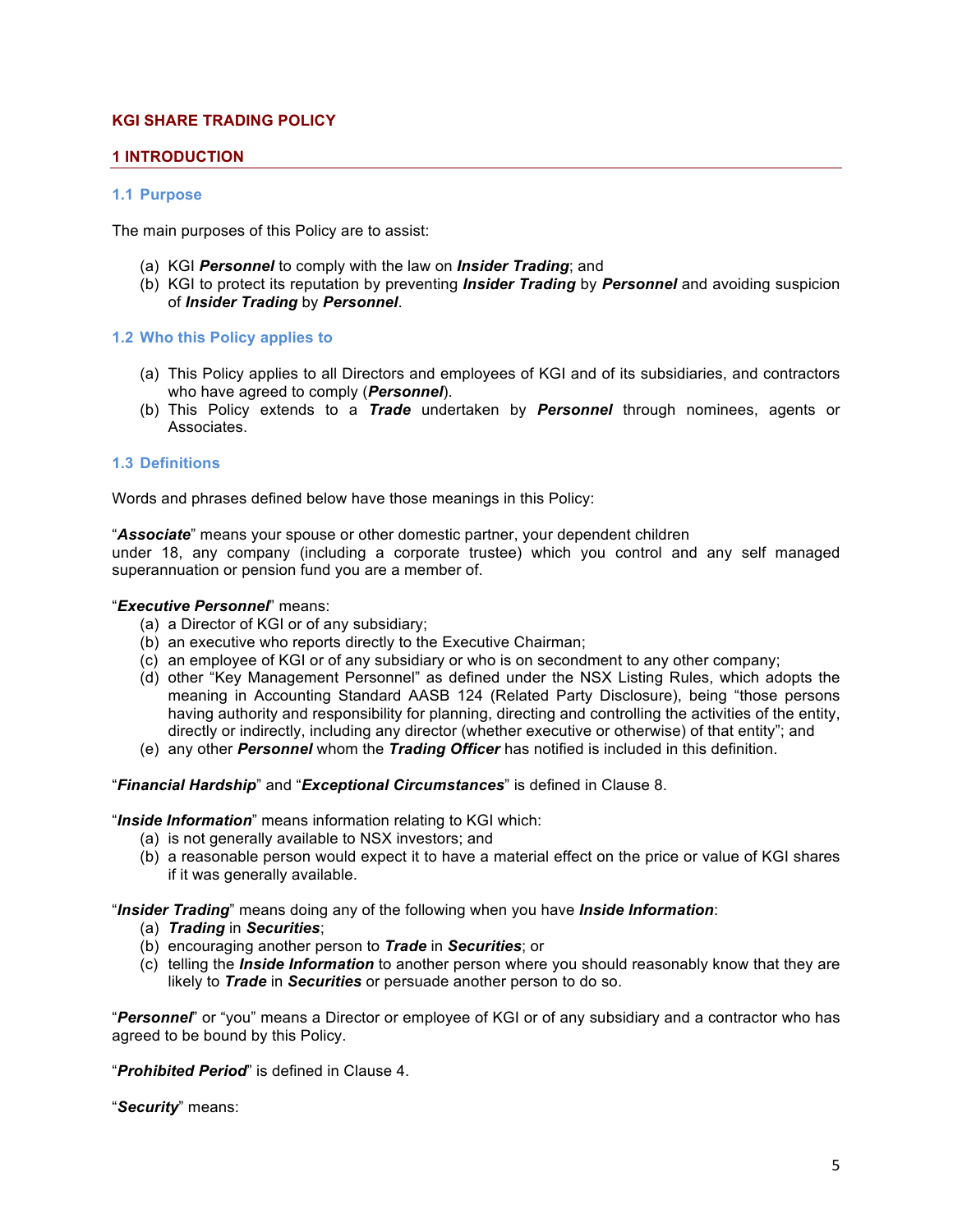(a) a share or option in KGI. *(Note: the law against Insider Trading includes other kinds of securities which KGI does not have. This definition will be expanded in future should KGI issue other kinds of securities.)*

"*Short-Term Trading*" means:

- (a) buying *Securities* with the intention of selling that kind of *Securities* within 3 months; or
- (b) selling *Securities* with the intention of buying the same kind of *Securities* within 3 months.

"*Trade*" means:

- (a) buy or sell; and
- (b) otherwise acquire or dispose of

"*Trading Approval*" means a written approval to *Trade* in *Securities* from the *Trading Officer*.

"*Trading Officer*" means the Company Secretary except that in relation to:

- (a) the Chairman of the Board, the *Trading Officer* is the Audit Committee Chairman; and
- (b) any other Director or the Company Secretary, the *Trading Officer* is the Chairman of the Board.

"*You*" or "*Personnel*" means a Director or employee of KGI or of any subsidiary and a contractor who has agreed to be bound by this Policy.

#### **Interpretation**

Where a word or phrase is defined, other grammatical forms of the word or phrase have corresponding meanings. A reference to the singular includes the plural and vice versa. A reference to any gender includes all other genders.

## **2 TRADING BY ALL PERSONNEL**

- 2.1 You must not *Trade* in *Securities* when you have *Inside Information*.
- 2.2 If you have *Inside Information* which is then announced on NSX you must not *Trade* in *Securities*  before the start of the second (2nd) full NSX trading day after the day of the announcement. That is, if the *Inside Information* was announced on NSX on trading day one, you may *Trade* in *Securities*  only on trading day three (assuming this is not otherwise prohibited under this Policy).
- 2.3 You must not *Trade* in *Securities* if the *Trading Officer* directs you not to.

## **3 ADDITIONAL PROCEDURES FOR EXECUTIVE PERSONNEL**

3.1 If you are *Executive Personnel* you may *Trade* in *Securities* only if clause 4 does not prevent you from *Trading* and:

- (a) you have a *Trading Approval*; or
- (b) you do not need a *Trading Approval* because of clause 4.

## 3.2 A request for a *Trading Approval* must be in writing and state:

- (a) the identity of the person proposing to *Trade* (i.e. is it you or your nominee, agent or *Associate*);
- (b) the type and number of *Securities* and the type of *Trading* proposed (*example: buy or sell*); and
- (c) that you are not in possession of *Inside Information*.

A form of a request for a *Trading Approval* is in Schedule 1.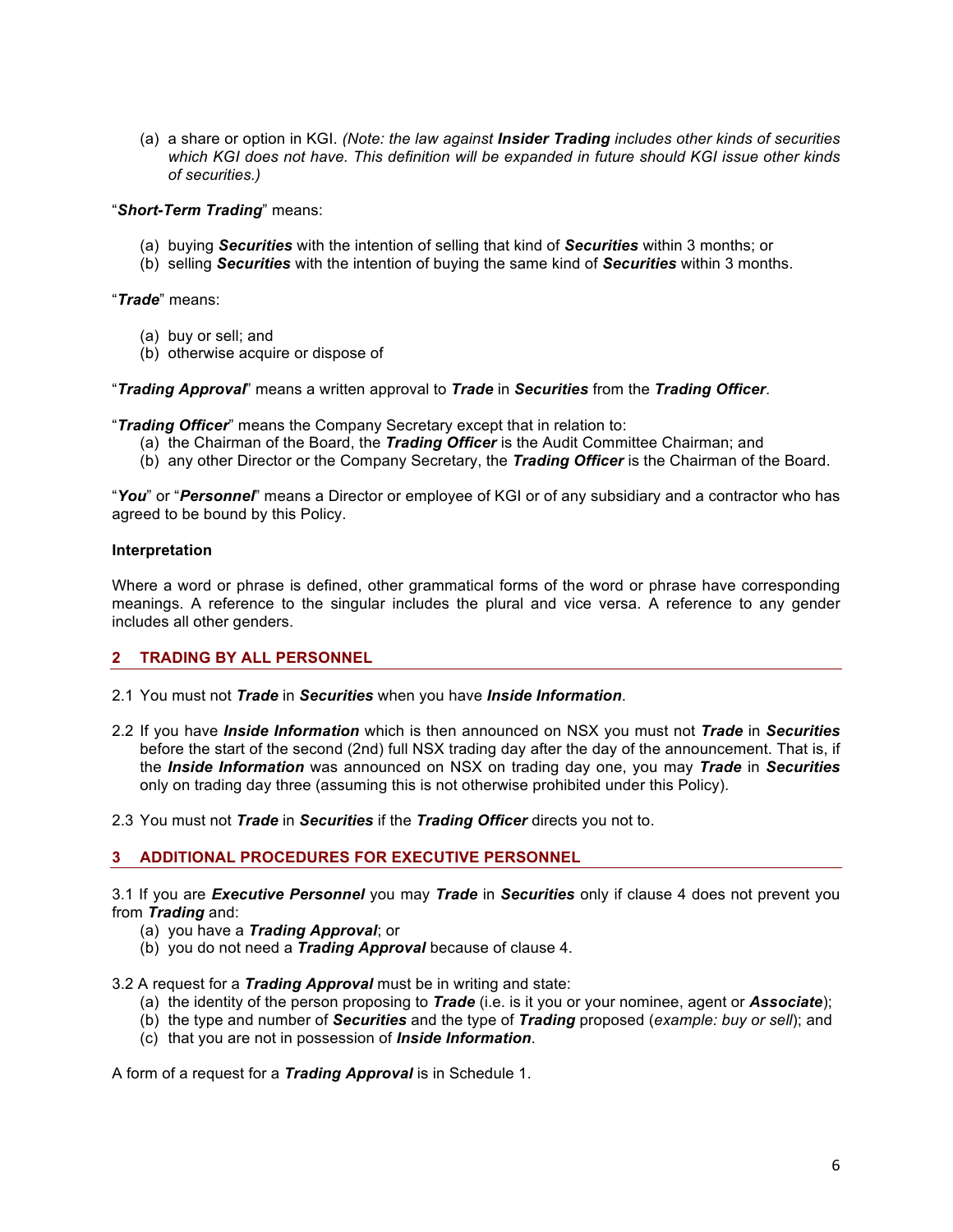3.3 If *Trading Approval* is granted by the *Trading Officer*, you must complete the proposed Trade within 7 days of receiving such *Trading Approval*, or such earlier time as determined by the *Trading Officer*  based on the circumstances of your request.

3.4 The *Trading Officer* may cancel or suspend a *Trading Approval* by notice to you.

3.5 A *Trading Approval* will not be issued to operate in a *Prohibited Period* but you may apply to be exempt from a *Prohibited Period* under clause 4.

3.6 You *do not* need a *Trading Approval* (but you must still inform the *Trading Officer*) to:

- (a) transfer *Securities* between you and your *Associates*; or
- (b) transfer *Securities* where there is no change in beneficial interest in the *Securities*.

*(Note: You must not do either of these things if you have Inside Information.)*

# **4 PROHIBITED PERIODS**

*(Note: you do not need to consider whether a Prohibited Period exists before Trading. A Trading Approval will not be issued to operate in a Prohibited Period.)*

4.1 *Prohibited Periods* start when stated in the table below and finish at the beginning of the second (2nd) NSX trading day after the release of the relevant results or announcement or after the AGM/EGM. That is, if the results or announcement was released on NSX or the AGM/EGM was held on trading day one, you may *Trade* in *Securities* only on trading day three (assuming this is not otherwise prohibited under this Policy).

## *Event Start of Period*

Release of full-year results on NSX. 14 days before the proposed date for release. Release of half-year results on NSX. 14 days before the proposed date for release. Release of monthly net tangible asset backing results on NSX. 7 days before the proposed date for release. Annual General Meeting (AGM) or General Meeting (EGM). 7 days before the proposed date for release of the AGM/EGM meeting documents and 7 days before the date of the AGM/EGM.

4.2 The *Trading Officer* may declare that any other period is a *Prohibited Period*. Such a period may have a fixed end date or may last until further notice.

4.3 If you are suffering from *Severe Financial Hardship* or there are *Exceptional Circumstances*, the Trading Officer has the discretion to exempt you from a *Prohibited Period* in relation to a proposed sale of *Securities.*

4.4 A request for an exemption must be in the form - and attach the information – specified by the *Trading Officer*. A form of a request for a *Trading Approval* during a *Prohibited Period* is in Schedule 2.

4.5 If exemption is granted by the *Trading Officer*, you must complete the proposed Trade within 7 days of receiving such exemption, or such earlier time as determined by the *Trading Officer* based on the circumstances of your request.

# **5 ISSUES TO DIRECTORS AND EMPLOYEES**

5.1 This Policy does not apply to the issue of any *Securities* to you as an *Executive Personnel* under an employee equity scheme or otherwise, nor does it apply to the acquisition of shares as a result of the exercise of options issued to you.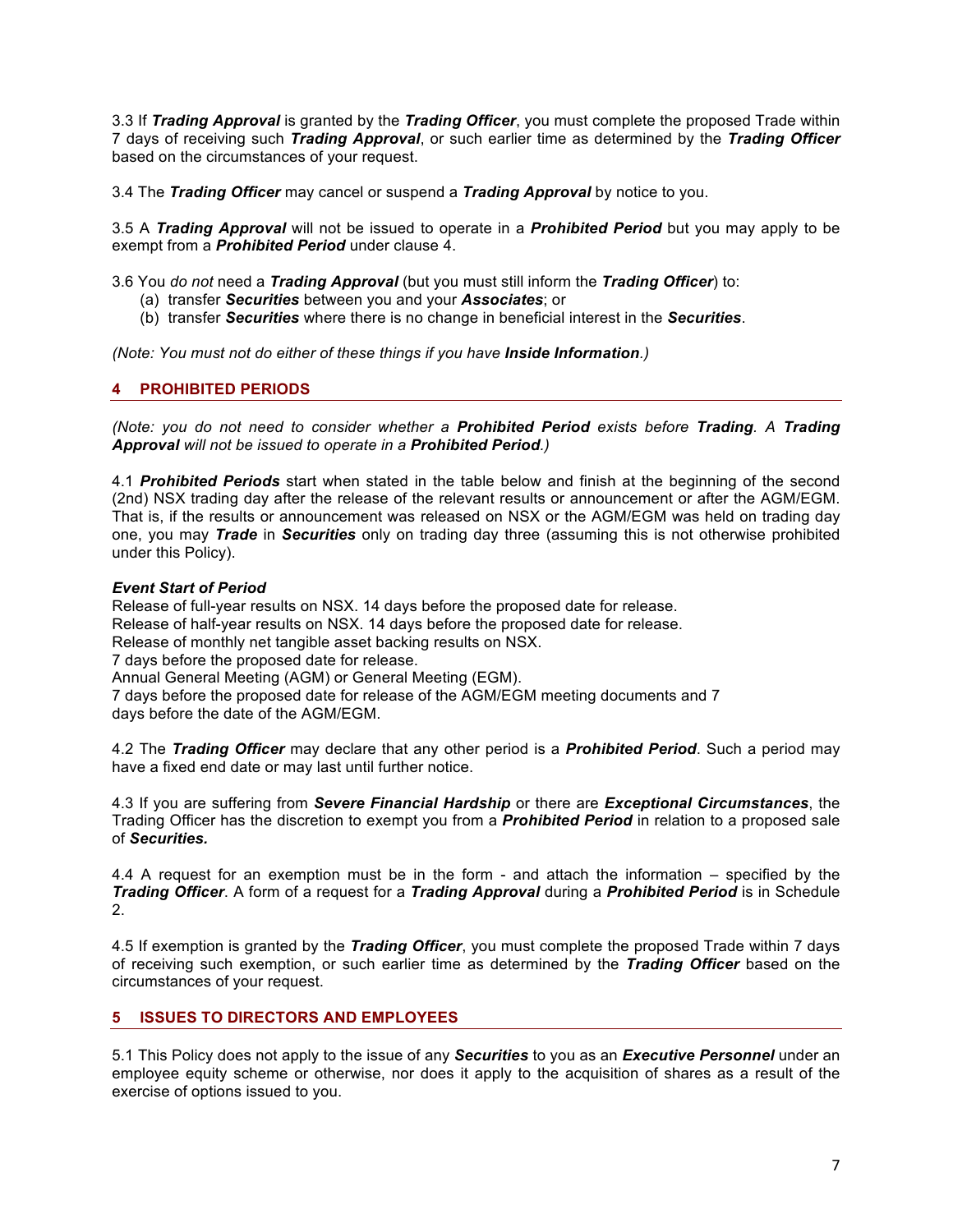5.2 However, this Policy does apply to the sale of shares acquired under an employee equity scheme or otherwise and also to the sale of shares acquired following the exercise of an option issued to you under an employee equity scheme or otherwise.

# **6 PROHIBITED AND RESTRICTED PRACTICES**

6.1 You must not engage in insider trading (as defined in the Corporations Act) in relation to KGI or any other company (including companies with which KGI may be dealing).

6.2 You must not:

- (a) hedge or limit your exposure to risk in any unvested options which were issued to you or your Associate by KGI in connection with your Directorship or employment;
- (a) use any *Securities* held by you as security for borrowing or other obligations (including in a margin lending facility) without the written consent of the *Trading Officer*; or
- (c) engage in *Short-Term Trading*.

6.3 You must not Trade in financial products issued or created over or in respect of *Securities* during *Prohibited Periods*.

6.4 An application for the Trading Officer's consent under Clause 6.2(b) must state all of the facts and be accompanied by copies of relevant supporting documentation and contact details of your financing institution (where applicable). If consent is granted by the *Trading Officer*, you must complete the proposed financing transaction within 7 days of receiving such consent, or such earlier or later time as determined by the *Trading Officer* based on the circumstances of your request.

# **7 RELATIONS WITH SECURITY ANALYSTS, INSTITUTIONS AND JOURNALISTS**

7.1 In the course of your duties you may deal with external parties like investment analysts, stockbrokers, institutional investors and journalists. You must not disclose *Inside Information* to *any* external person without permission.

7.2 If you are aware that *Inside Information* has been disclosed without authority you must notify the Company Secretary or the Managing Director immediately. They will inform the recipient that the information is *Inside Information* and warn them against improper use of that information.

7.3 You must not make public comments regarding any undisclosed operating results or other operational developments without permission.

# **8 SEVERE FINANCIAL HARDSHIP AND EXCEPTIONAL CIRCUMSTANCES**

8.1 The determination of whether you are in *Severe Financial Hardship* or whether a particular set of circumstances falls within the range of *Exceptional Circumstances* under the Policy (for the purpose of obtaining prior written clearance to sell or otherwise dispose of Securities during a *Prohibited Period*) can only be made by the *Trading Officer*.

8.2 A *Severe Financial Hardship* or *Exceptional Circumstances* determination can only be made by examining all of the facts and if necessary obtaining independent verification of the facts from banks, accountants or legal advisors.

8.3 You may be in *Severe Financial Hardship* if you have a pressing financial commitment that cannot be satisfied otherwise than by selling the proposed *Securities*.

8.4 There may be *Exceptional Circumstances* if you are required by a court order, or there are court enforceable undertakings, including, in a bona fide family settlement, to transfer or sell the proposed *Securities* or there is some other overriding legal or regulatory requirement for you to do so.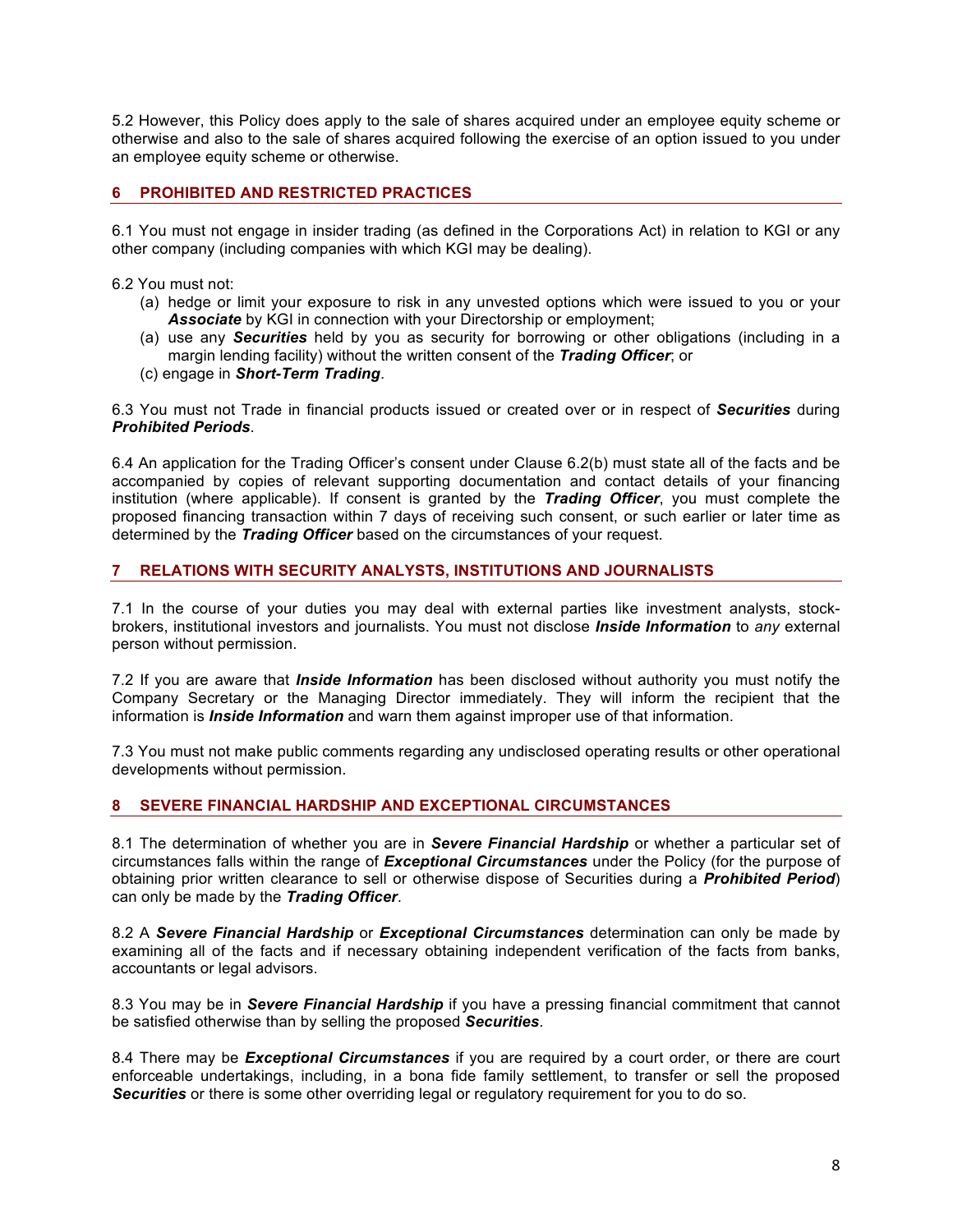8.5 Your tax liability would not normally constitute a *Severe Financial Hardship* unless you have no other means of satisfying the liability. A tax liability relating to *Securities* granted to you in respect of your employment (under an employee equity scheme or at the discretion of the Board) would also not normally constitute *Severe Financial Hardship* or otherwise be considered an *Exceptional Circumstance.*

8.6 In recognition of the case that *Exceptional Circumstances*, by their nature, cannot always be specified in advance, it is envisaged that there may be other circumstances, which have not been identified in the Policy, that may be deemed exceptional by the *Trading Officer*.

8.7 You, in seeking clearance to *Trade*, must satisfy the *Trading Officer* that you are in *Severe Financial Hardship* or that your circumstances are otherwise exceptional (that is, there are *Exceptional Circumstances)* and that the proposed sale or disposal of the relevant Securities is the only reasonable course of action available. Your application must be made in writing stating all of the facts and be accompanied by copies of relevant supporting documentation and contact details of your accountant, bank or legal advisor (where applicable).

## **9 OTHER EXCLUSIONS FROM POLICY**

9.1 This Policy does not apply to the following Trades:

- (a) transfers of *Securities* already held into a superannuation fund or other saving scheme in which you are a beneficiary;
- (b) an investment in, or trading in units of, a fund or other scheme (other than a scheme only investing in the *Securities* of KGI) where the assets of the fund or other scheme are invested at the discretion of a third party;
- (b) where you are a trustee of a trust, trading in *Securities* by the trust provided you are not a beneficiary of the trust and any decision to trade during a *Prohibited Period* is taken by other trustees or by investment managers independently of you;
- (c) undertakings to accept, or the acceptance of, a takeover offer;
- (d) trading under an offer or invitation made to all or most of the security holders of KGI, such as, a rights issue, a security purchase plan, a dividend or distribution reinvestment plan and an equal access buy-back, where the plan that determines the timing and structure of the offer has been approved by the Board. This includes decisions relating to whether or not to take up the entitlements and the sale of entitlements required to provide for the take up of the balance of entitlements under a renounceable pro rata issue;
- (e) a disposal of *Securities* that is the result of a secured lender exercising their rights, including, under a margin lending arrangement;
- (f) the exercise (but not the sale of *Securities* following exercise) of an option or a right under an employee equity scheme, or the conversion of a convertible *Security*, where the final date for the exercise of the option or right, or the conversion of the *Security*, falls during a *Prohibited Period*  and KGI has been in an exceptionally long *Prohibited Period* or KGI has had a number of consecutive *Prohibited Periods* and you could not reasonably have been expected to exercise it at a time when free to do so; and
- (g) trading under a non-discretionary trading plan for which prior written clearance has been provided by the *Trading Officer* and where:
- (h) you did not enter into the plan or amend the plan during a *Prohibited Period*;
	- (i) the trading plan does not permit you to exercise any influence or discretion over how, when, or whether to trade; and
	- (ii) the trading plan shall not be cancelled during a *Prohibited Period* other than in *Exceptional Circumstances*.

# **10 ADMINISTRATIVE AND MISCELLANEOUS PROVISIONS**

10.1 You must give the *Trading Officer* any information he reasonably requests about *Securities* held or *Traded* by you or on your behalf by nominees, agents or *Associates*.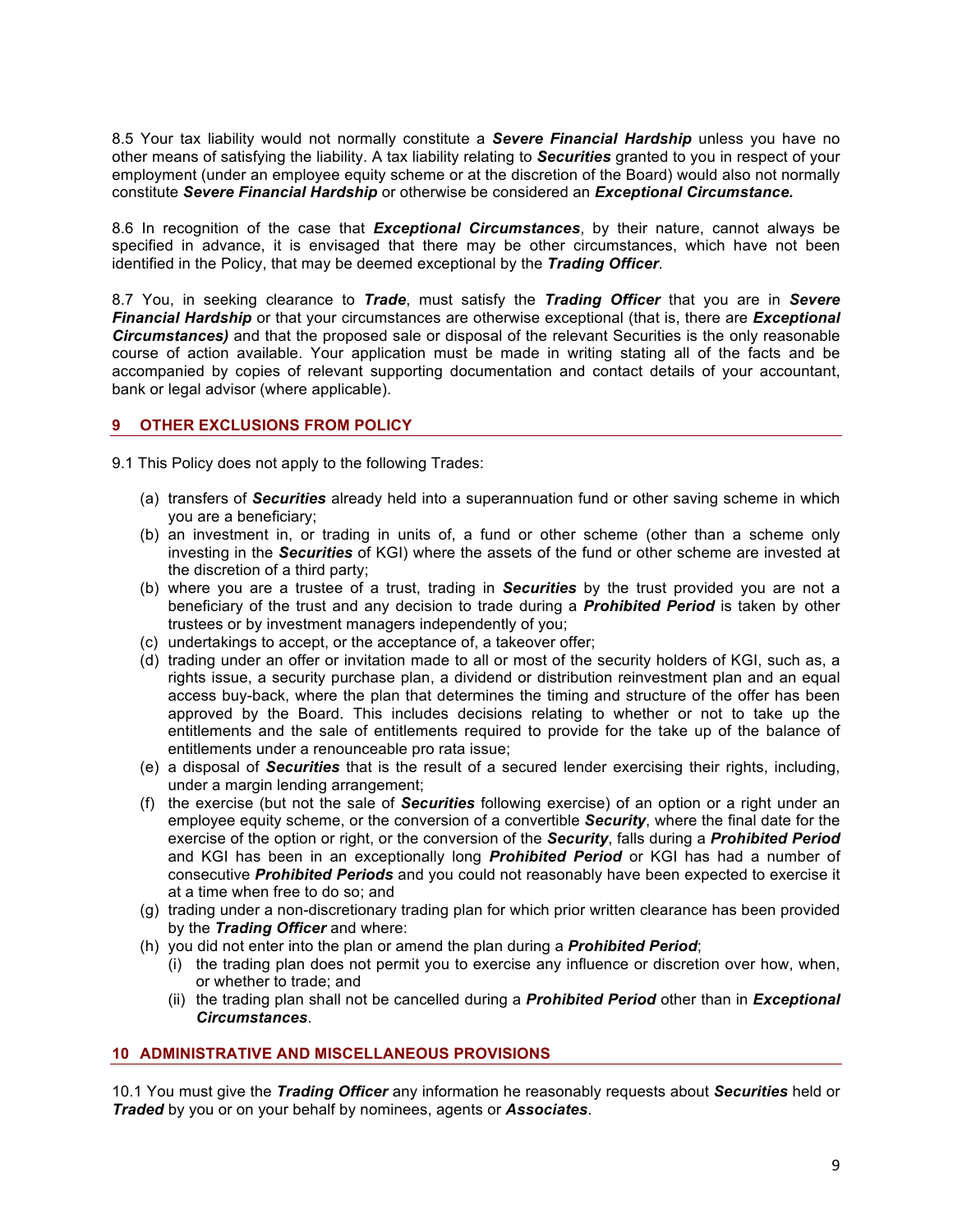10.2 The *Trading Officer* will use reasonable efforts to give notices in writing but may give notices verbally for good reason.

10.3 Neither KGI nor the *Trading Officer* is liable to you or your nominee, agent or *Associate* for not giving a *Trading Approval*, for imposing conditions on a *Trading Approval*, for cancelling or suspending a *Trading Approval* or for any other decision made or not made under this Policy.

10.4 The *Trading Officer* does not have to issue a *Trading Approval* and may include conditions in a *Trading Approval*. A *Trading Approval* will state its validity period, which will not exceed 7 calendar days.

## **11 IMPLEMENTATION AND REVIEW**

11.1 The Company Secretary will inform Personnel on this Policy. All Personnel will be given an induction on this Policy at the start of their Directorship or employment.

11.2 The Company Secretary will periodically remind Personnel of the need to comply with this Policy.

11.3 The Company Secretary must keep a register of *Trading Approvals* given and *Securities Traded*.

11.4 The Board will review this Policy annually, or more often if required by a change in the law or other relevant circumstances. The Company Secretary will report to the Board on the operation of this Policy for the purpose of such reviews.

11.5 This Policy or a summary will be disclosed to NSX annually. Material amendments to this Policy will be disclosed to NSX when made.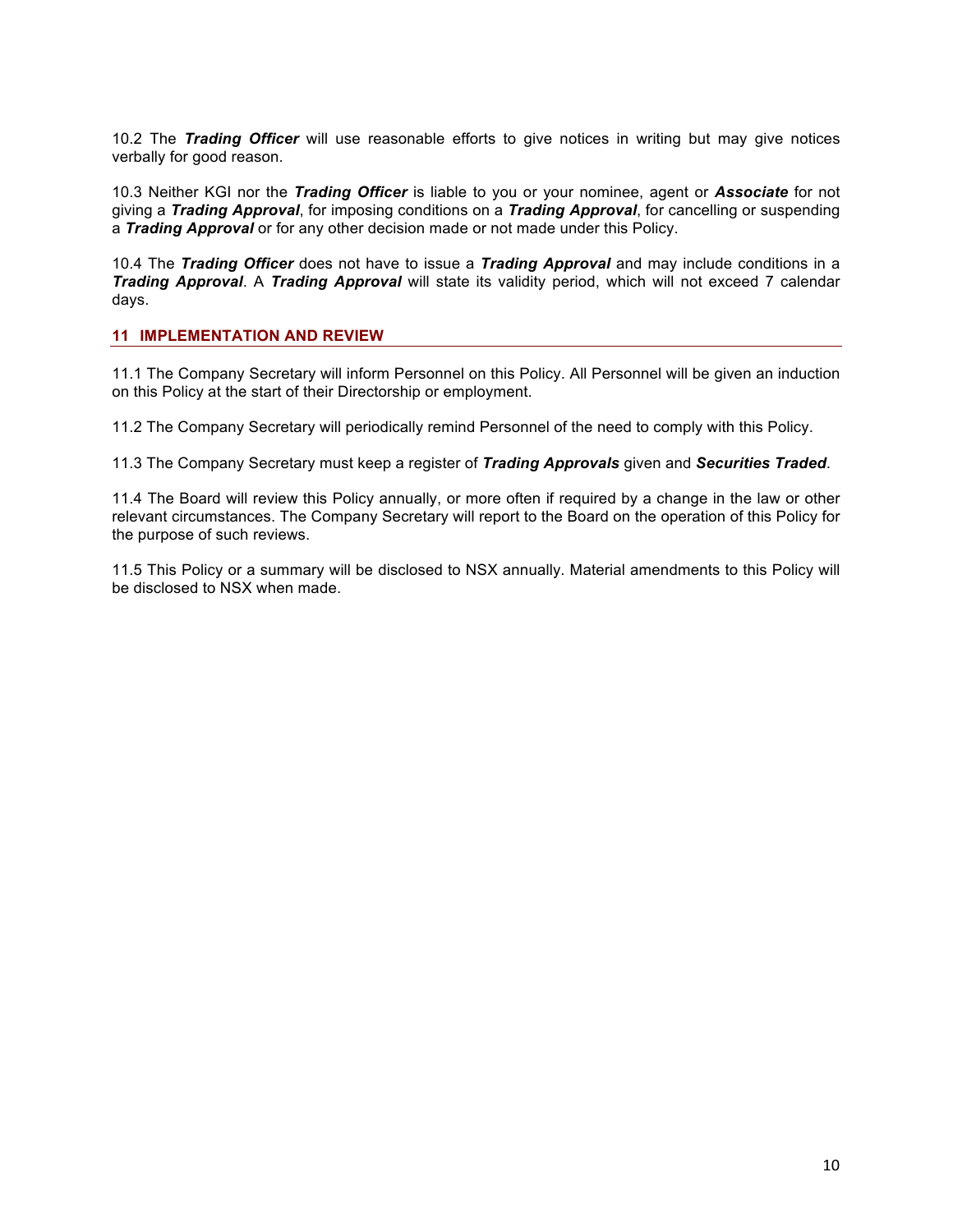## **SCHEDULE 1**

## **FORM OF REQUEST FOR A TRADING APPROVAL**

(Words written *Capitalised Bold Italics* are defined in KGI Capital Limited's Share Trading Policy)

#### **Name**

**Residential Address**

**Office or Position KGI**

**Nature of the proposed** *Trade* **(eg. onmarket sale or purchase, off-market transfer etc.)**

**Class of** *Securities* **the subject of the proposed Trade**

**Number of** *Securities* **the subject of the proposed** *Trade*

**Will the proposed** *Trade* **occur on NSX (Yes/No)**

**Provide details of the proposed offmarket** *Trade* **(where applicable)**

**Likely date of proposed Trade**

**If proposed** *Trade* **is likely to be completed over a number of days, provide range of proposed**  *Trade* **days**

#### *I HEREBY ACKNOWLEDGE that:*

*I have read the KGI Capital Limited Share Trading Policy and my decision to undertake a proposed Trade in Securities (as described in this Request) has not been made on the basis of information that: (a) is not generally available; and (b) would be expected by a reasonable person to have a material effect on the price or value of securities of KGI, if it was generally available.*

*I request approval for the above proposed Trade in Securities.*

Signed: Date:

#### *OFFICE USE ONLY*

**Kaizen GIobal Investments Limited TRADE APPROVAL (SIGNED BY TRADING OFFICER)** I have reviewed this REQUEST FOR A TRADING APPROVAL and now give my consent to the proposed *Trade* as described in this Request. The validity period of this Trading Approval is: [##] days *(not to exceed 7 days)*

Signed: Date: By *Trading Officer* Kaizen Global Investments Ltd Suite 409, 350 George Street Sydney NSW 2000